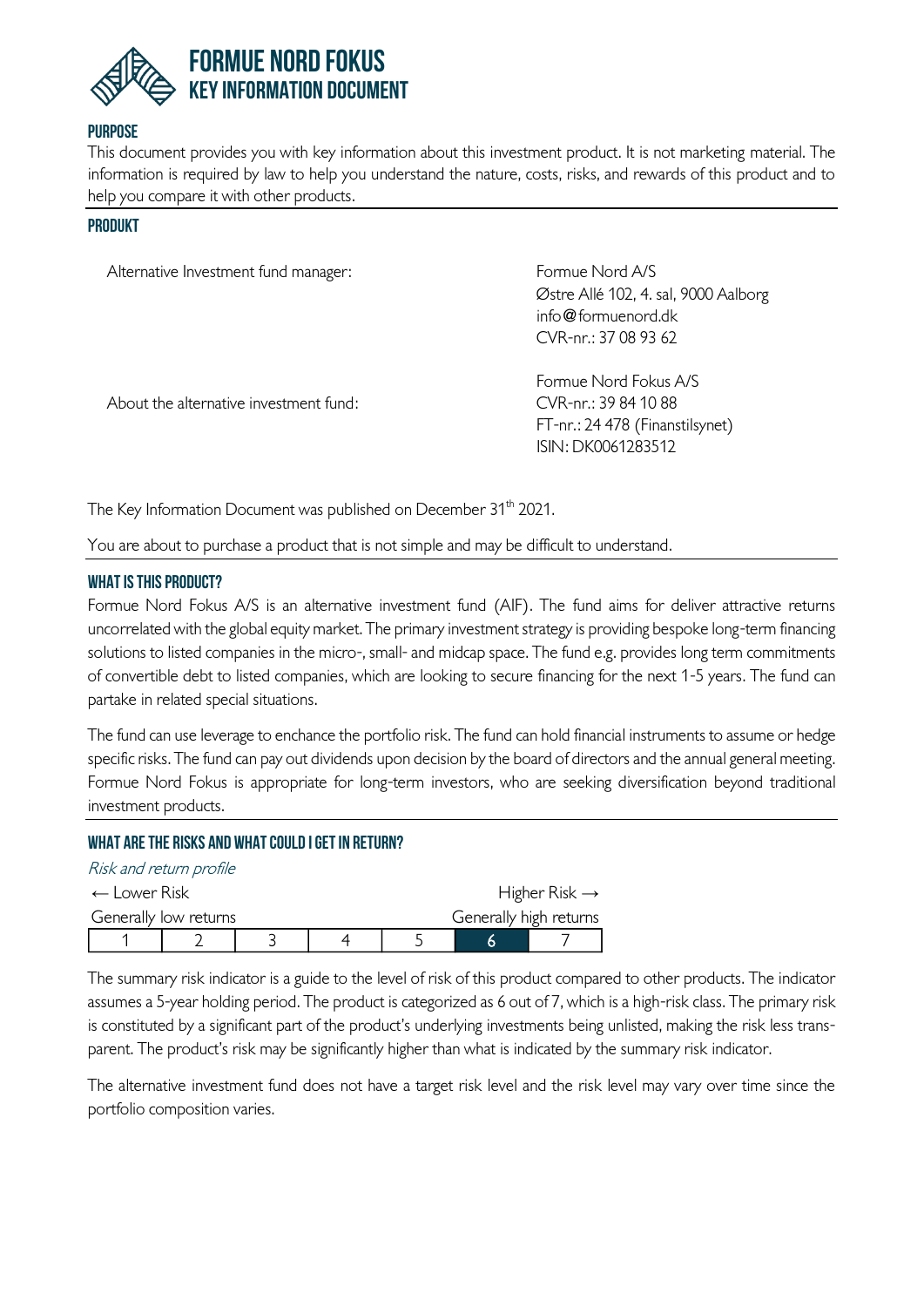

By investing an investor does not incur any financial obligation beyond the invested capital, but the investor may lose part of or the entirety of any invested capital.

Taxation in an investor's home country can impact the returns from any investment in the alternative investment fund. For more information hereon please contact your tax advisor.

| <b>Performance Scenarios</b><br>Investment 1,000,000.00 DKK |                                 |               |               |                                            |
|-------------------------------------------------------------|---------------------------------|---------------|---------------|--------------------------------------------|
|                                                             |                                 | 1 year        | 3 years       | 5 years<br>(Recommended<br>holding period) |
| Stress scenario                                             | Value of investment after costs | 144.198 DKK   | 179.130 DKK   | 108.321 DKK                                |
|                                                             | Average return each year        | $-85,58%$     | $-43.63%$     | $-35,89%$                                  |
| Unfavourable scenario                                       | Value of investment after costs | 836.720 DKK   | 825.122 DKK   | 870.816 DKK                                |
|                                                             | Average return each year        | $-16.33\%$    | $-6.21%$      | $-2,73%$                                   |
| Moderate scenario                                           | Value of investment after costs | 1.083.593 DKK | 1.329.833 DKK | 1.638.707 DKK                              |
|                                                             | Average return each year        | 8.36%         | 9.97%         | 10,38%                                     |
| Favourable scenario                                         | Value of investment after costs | 1.217.129 DKK | 1.623.053 DKK | 2.119.839 DKK                              |
|                                                             | Average return each year        | 21.71%        | 17.52%        | 16.21%                                     |

The table presents the potential return over the next 5 years, under differing scenarios, assuming you invest 1,000,000. DKK. The scenarios shown illustrate how your investment could perform. You can compare them with scenarios of other products. The scenarios presented are an estimate of future performance based on past performance. The stress-scenario shows potential returns under extreme circumstances. The estimates consider the product's costs aside from entry- and exit-costs.

### **What happens if Formue Nord A/S is unable to pay out?**

There is no compensation or guarantee scheme in case of default of Formue Nord A/S, and the investor may suffer a loss if Formue Nord A/S should default. Formue Nord Fokus A/S' assets are by law separated from Formue Nord A/S' assets and the assets of any other alternative investment fund managed by Formue Nord A/S. Formue Nord Fokus A/S' assets are held with the fund's custodian, Danske Bank A/S, who also provides depositary services for the alternative investment fund's assets.

#### **What are the costs?**

Impact on return (RIY) shows the effect of the total costs you pay, for the return you may get from the investment. The total costs include one-off costs, recurring costs, and incidental costs. The presented monetary amounts are the product's cumulative costs for three differing holding periods. The monetary amounts are estimates and may change in the futures.

| Holding period:<br>Investment 1,000,000.00 DKK | Withdrawal after 1 year | Withdrawal after 3 years | Withdrawal after 5 years |
|------------------------------------------------|-------------------------|--------------------------|--------------------------|
| Total costs                                    | 46.284 DKK              | 123.622 DKK              | 206.647 DKK              |
| Impact on return (RIY) per year                | 4.63%                   | 3.96%                    | 3.83%                    |

The table below presents how the return you may get by the end of the holding period, is impacted each year by the distinct types of costs. Here it is seen that the investment product's costs stems largely from the performance